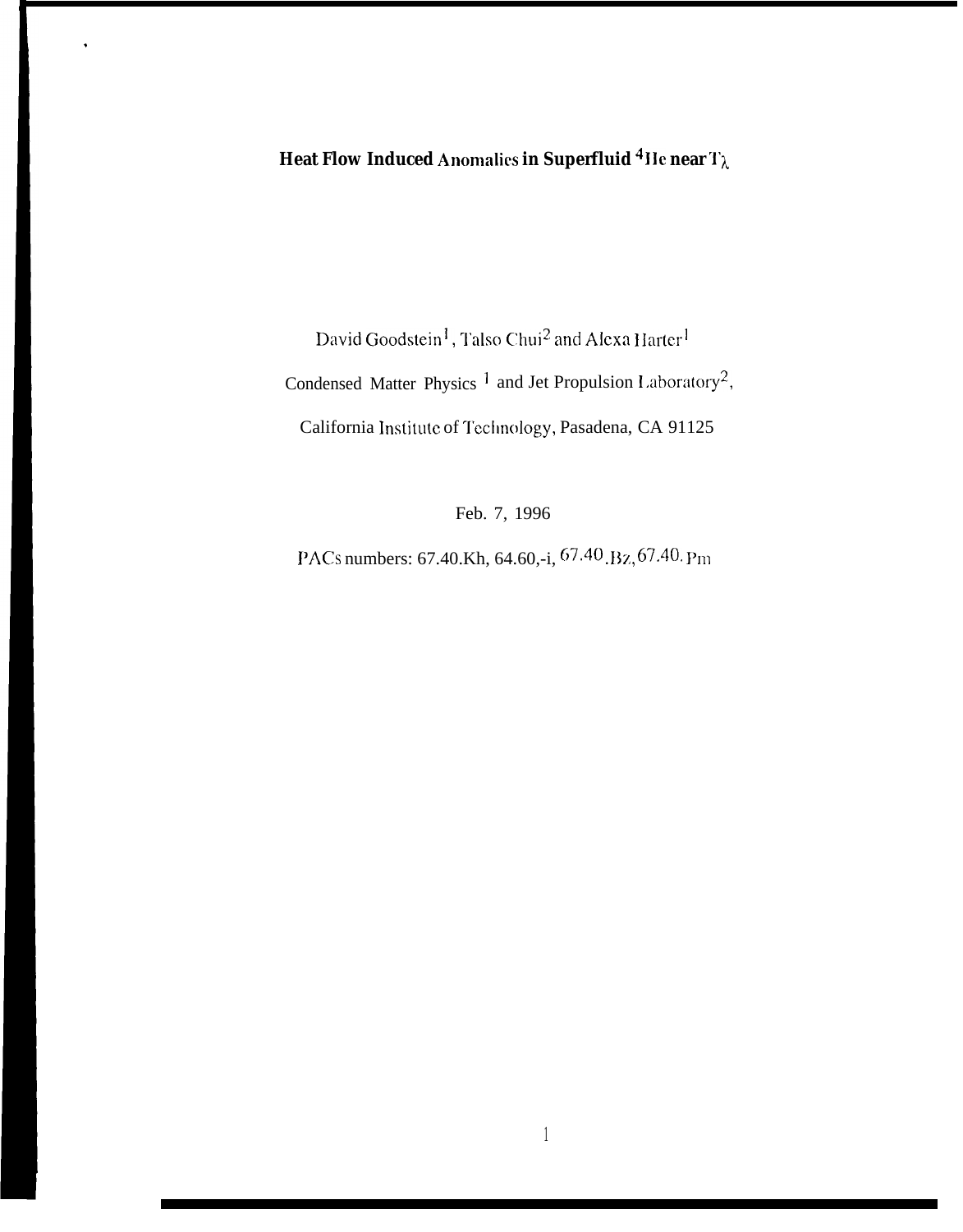In a recent Letter  $[1]$ , Haussmann and Dohm  $(HD)$  presented a renormalization group treatment of the <sup>4</sup>He lambda transition in a heat current, Q. In this Comment, we use simple arguments that yield the same critical point exponent for the depressed  $T_{\lambda}$ , and nearly the same critical velocity, but indicate that IID may not have calculated the proper specific heat anomaly.

Near  $T_{\lambda}$ , the heat current is given by  $Q = -\rho_s v_s ST$  in standard notations Of the <sup>ty-</sup>ofluid model. Of the terms in Q, only  $\rho_s$  and  $v_s$  *11M%* be singular, so for the purpose Of computing exponents, we write  $Q_c - (\rho_{sc} v_{sc}^2 / 2) / v_{sc}$ . The numerator is a singular term in he free energy density, and every such term goes to zero inversely as the correlation volume i.e.  $\rho_{sc}v_{sc}^2$  - -". The d e nominator is given by [2]

$$
v_{sc} = -i(\hbar/m)[\nabla \psi]/\psi - [\nabla I]/[I/L]/,
$$
\n(1)

where m is the atomic mass of <sup>4</sup>He. Thus v<sub>sc</sub> has the character of an inverse length. Since the correlation length is the only relevant length at a critical point,  $v_{sc} - \xi^{-1} - t''$ , where  $t = (T_{\lambda} - T)/T_{\lambda}$ . Thus  $Q_c - \xi^{-d}t^{-\nu}$ , or

$$
7a(0) - T_{\lambda}(Q) Q^{1/\nu(d-1)}
$$
 (2)

which is the same result arrived at by HD.

Equation (1) envisions a wave-function like order parameter which, in uniform flow has . - . . the form  $\psi = \psi_o e^{i\vec{k} \cdot \vec{r}}$ , where  $\vec{r}$  is a space vector and k is related to vs by  $\vec{v}_s = \hbar k / m$ . The order parameter is governed by a differential equation [3]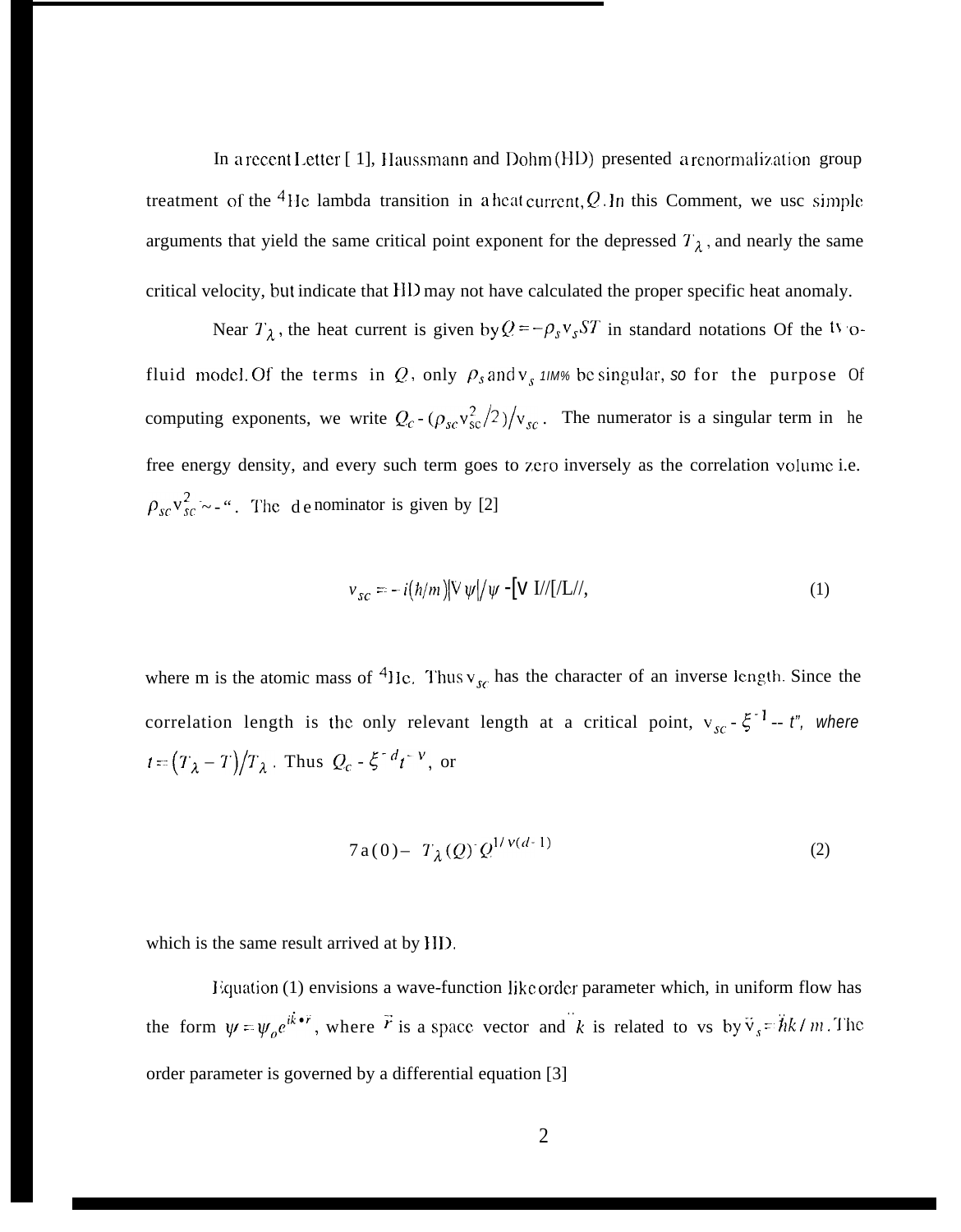$$
\xi^2 \nabla^2 \psi = (|\psi|^2 - 1)\psi,\tag{3}
$$

which has a solution  $|\psi|^2 = 1 - (k\xi)^2$ . Thus  $|\psi|^2$  is driven to zero at superfluid velocity.

$$
v_{sc} = \hbar / m\xi = 112t^V \quad [m/sec]
$$
 (4)

This justifies the argument in eq. (1) that  $v_{sc}$  -  $\xi^{-1}$ . Fluctuations arc taken into account by using the experimental value of v rather than that predicted by man field theory.

Equation (4) maybe compared to the results of  $HID$ 

.

. .

$$
v_{sc} = [1/\sqrt{6} - 0.0112] 2 V h / m\xi = 70.3t V [m/sec]
$$
 (5)

The difference is due almost entirely to the fact that HD's critical velocity is the consequence of a stability criterion,  $\partial Q / \partial v_s \ge 0$ , rather than simply the velocity that drives  $|\psi|^2$  to zero. The same criterion gives a factor  $2" / \sqrt{6}$  in eq. (4).

We now turn to the heat capacity anomaly. Under superfluid flow the free energy per unit volume is increased by [4]  $\Delta F(T, v_s) = \rho_s v_s^2 / 2$ . At constant Q, the proper free cnergy to use is  $\Phi(T, \vec{q}) = F' - \vec{v}_s \vec{q}$ , where  $\vec{q} = \rho_s \vec{v}_s$ . The molar heat capacity change is: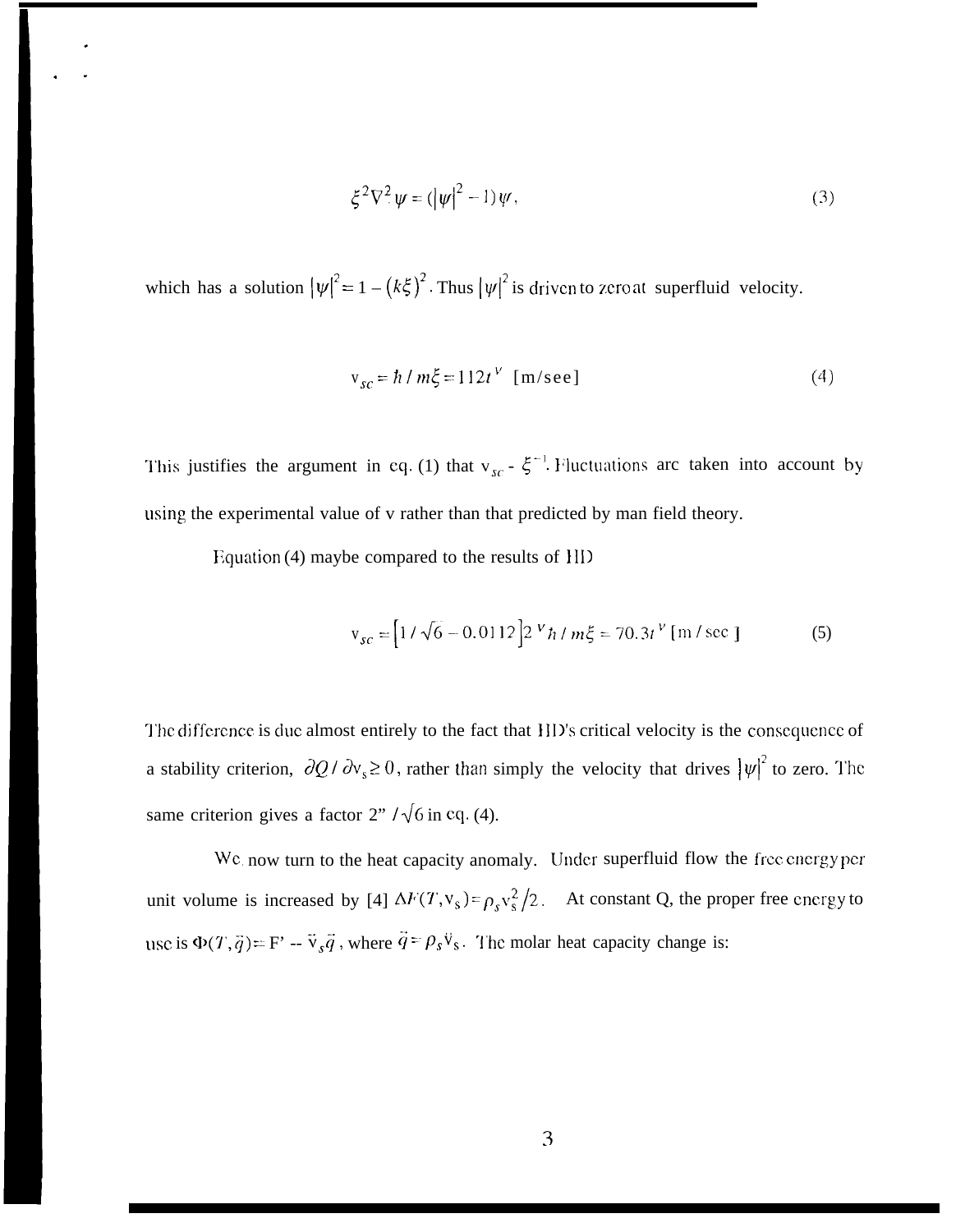$$
\begin{aligned} \n\text{AC=} \ - (TV \ \partial^2 \Delta \Phi / \partial T^2 \big)_{\vec{q}} &= - \left[ TV \ \partial^2 \left( -q^2 / 2 \rho_s \right) / \partial T^2 \right]_0 \\ \n&= \zeta \left( \zeta + 1 \right) Q^2 V t^{-(\zeta + 2)} / \left( 2 \rho_o S^2 T_\lambda^3 \right) = f(Q / Q_c) t^{-\alpha} \\ \n&\text{we} \ / Q \ , \ . \ ) &= 8.65 \left( Q / Q_c \right)^2 \ [J / \text{ mole K}]. \n\end{aligned} \tag{6}
$$

where  $\rho_s = \rho_o t^{\zeta}$ ,  $\rho_o$ <sup>-</sup>0.37 gm/cm<sup>3</sup>, S = 1.58 J/gm K, ~==(2--ct)/3= v,  $\alpha$  is the heat capacity exponent,  $V = 27.38 \text{ cm}^3/\text{mole}$  is the molar volume and  $Q_c = 7580t^{2}$  [W cm<sup>-2</sup>] [1]. The dashed line in Fig. 1 is the scaling function  $f(Q/Q_c)$  of HD. The solid line is our result which is based on the two-fluid model neglecting any dependence of  $\rho_s$  on  $\vec{v}_s \cdot$  It is not clear to us why the HD calculation differs so little from these standard arguments in its other principal results, and so much in the predicted heat capacity.

We wish to acknowledge a stimulating discussion with Prof. V. Dohm. T. Chui and A. Harter would like to thank NASA for its support.

[1] R. ]Iaussmann and V. Dohm, Phys. Rev. 1.ctt. 72, 3060(1 994), and references therein.

- [2] 11.1,. Goodstein, States of Matter (Dover, New York, 1985) p. 483.
- 131 V.L. Ginzburg and L. P. Pitaevskii, Zh. Eksp. Teor. Fiz 34, 1240 (1958) [Sov. Phys. JETP 7, 858 (1959)].
- [4] 1. M. Khalatnikov, Zh. Eksp. Teor. Fiz S7, 489 (1969) [Sov. Phys.-JETP 30, 268(1970)]

## *1* <sup>i</sup> gure Caption:

Figure 1: The scaling function discussed in the text.